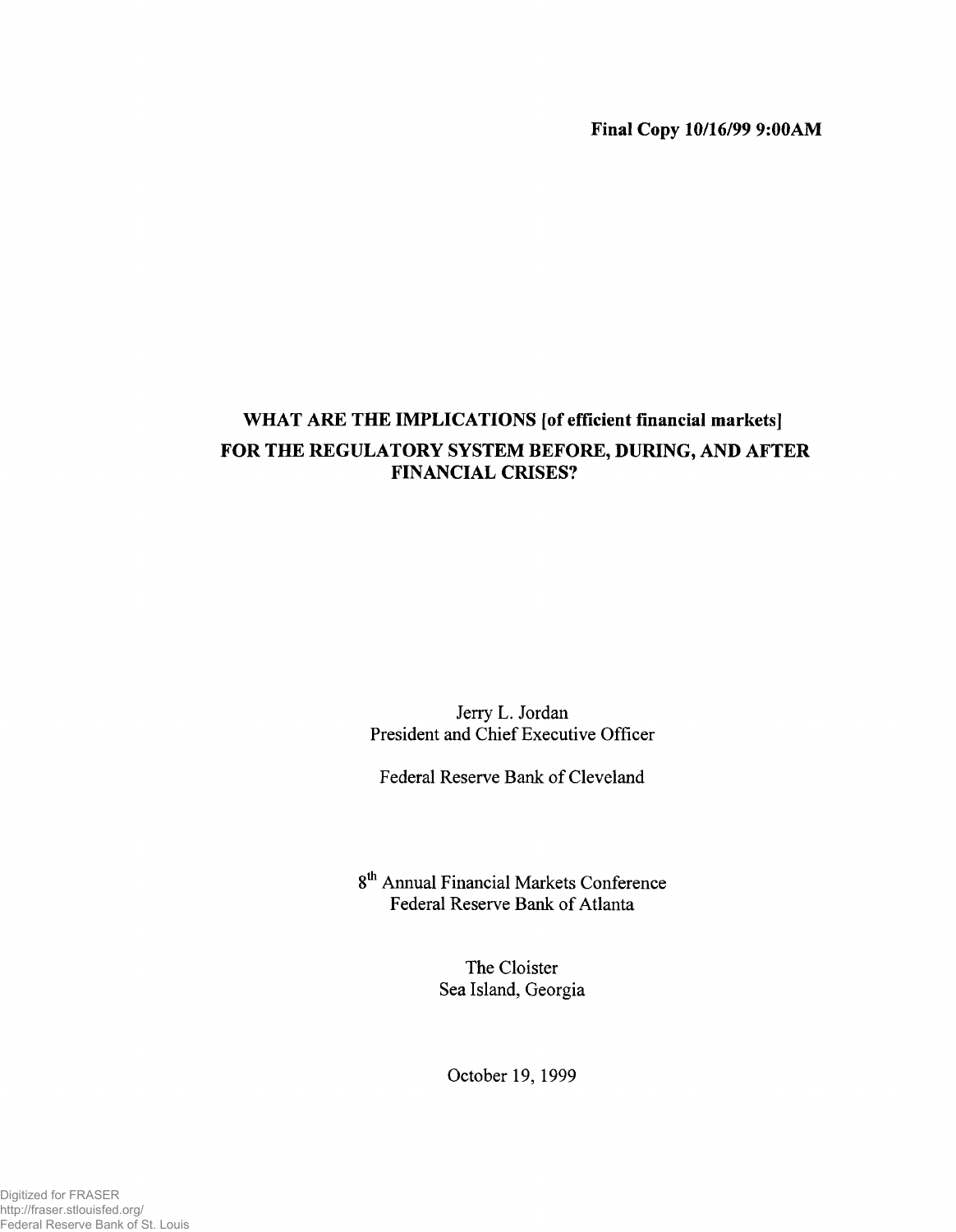My initial response to the title of this session is that it is not clear that efficient financial markets have any implications for the regulatory system—other than to question its existence. As I will point out, financial crises typically are made more serious because government intrusions into financial markets lead participants astray before, during, and after crises. For the most part, official programs seem designed to act as sponges for absorbing risk exposures from particular groups of economic agents. Unless the resulting incentive to overinvest in risky projects is offset by an effective program of supervision, risk-free agents are likely to misallocate resources. Moreover, especially before a crisis, a government may act as though the capacity of its risk-sponge is unlimited. Only when that capacity is tested—by calls on foreign exchange reserves, by demands on taxpayers through the budget—does information about limits emerge. Crisis ensues.

A general point I want to make today is that events which are often labeled financial crises are inevitable. Both government intervention and market innovations can influence the frequency and severity of these episodes, but they cannot be eliminated. The best we can say is that evolution toward stronger political and economic institutions is a discovery process and the sometimes dramatic financial market adjustments labeled "crises" are an unavoidable part of that process.

In support of this general point, I will develop five propositions.

- 1. Financial crises are not predictable.
- 2. Risk mismanagement is at the root of financial crises.
- 3. Government guarantees are a common element in crises.
- 4. Failed market innovations may contribute to crises.
- 5. Moral hazard is a real and serious problem.

#### First, *financial crises are not predictable.*

If they were, actions would be taken which altered the event, and it wouldn't be a crisis. It is the surprise contained in new, unexpected information that sets off these episodes. If there were no surprise, there would be no basis for the sudden and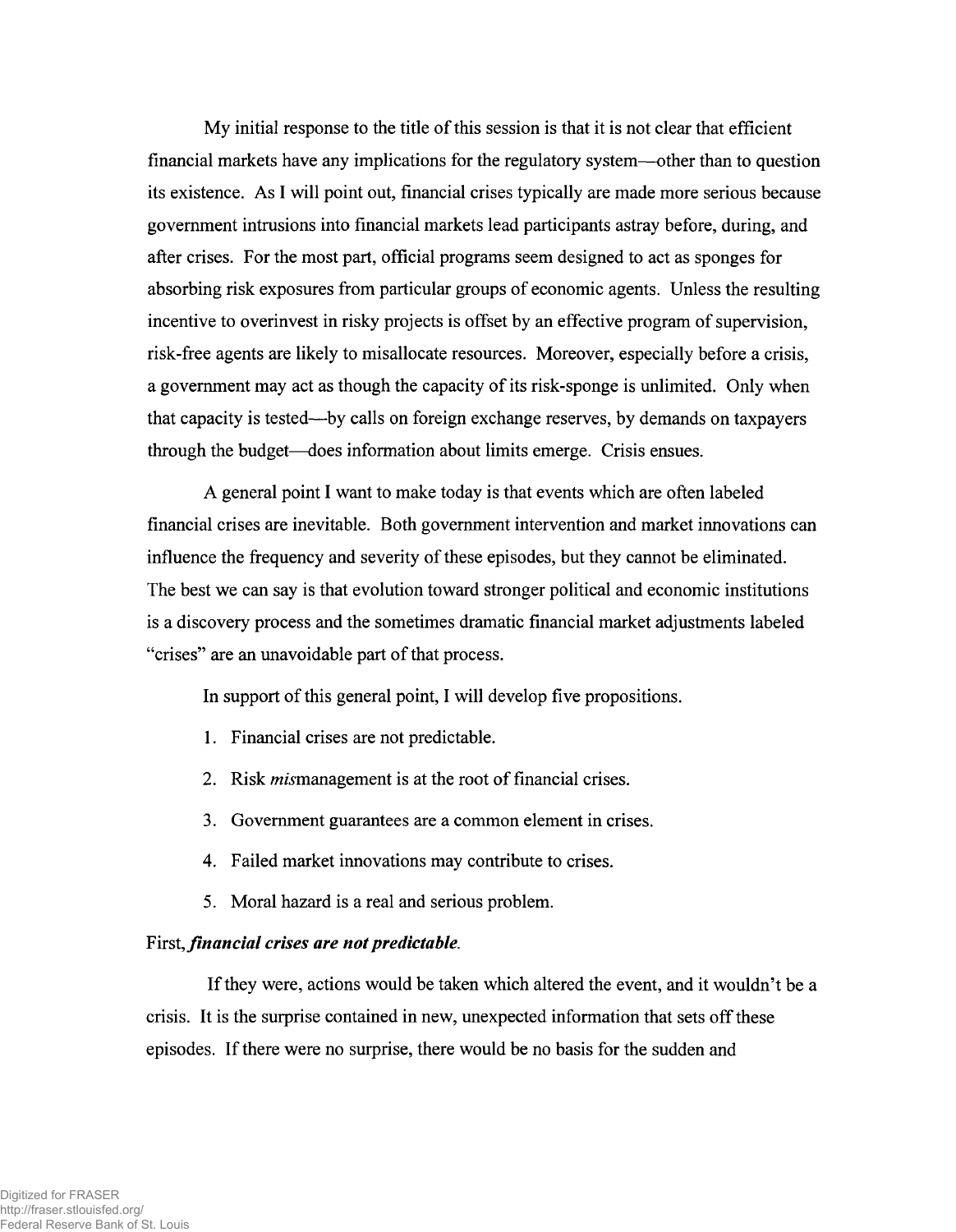substantial changes in market prices of financial instruments that are characteristic of crises.

Financial outcomes always have an element of uncertainty as well as an element of risk. I choose the words "uncertainty" and "risk" deliberately. They describe two different kinds of exposure to chance events. One, the kind Frank Knight called "uncertainty", is impossible to describe probabilistically because the distribution of possible outcomes essentially is unknown. Therefore, exposure to uncertainty cannot be hedged or insured against. Gains and losses from uncertain events are pure economic rents. They are either borne by those exposed to them, or socialized in an act of community greed—such as a steeply progressive tax—or in an act of community compassion—such as Red Cross, FEMA1, or Marshall Plan assistance. We cannot help but be surprised by the occurrence of uncertain events. This is one reason that crises are unpredictable.

"Risk," on the other hand, is the word Frank Knight used for exposure to the other kind of outcome. This exposure *can* be described probabilistically, typically by using a model of some sort to filter past experience. Exposure to losses from risky events can be bought and sold in the marketplace. An insurance company will assume your exposure to loss from the death of a partner in return for an insurance premium. Financial institutions accept exposure to the bankruptcy of debtors in return for a sufficiently large risk premium.

A corollary of the unpredictability of financial crises is that no two crises are the same. Allowing borrowers and investors to suffer the losses incurred in a crisis is a necessary and useful way to bring about adjustments in the technology of investment. For example, adopting regulations now that would proscribe practices that appear to have made the 1997 Asian crisis so severe should be unnecessary because borrowers and lenders now understand what happened and will not be surprised again. If the parties were to repeat the same behavior, markets would discount the now-expected result, leading to substantial risk premiums in loan and currency markets. There would be no crisis because there would be no surprise. More likely, however, borrowers and investors

**<sup>1</sup> Federal Emergency Management Agency.**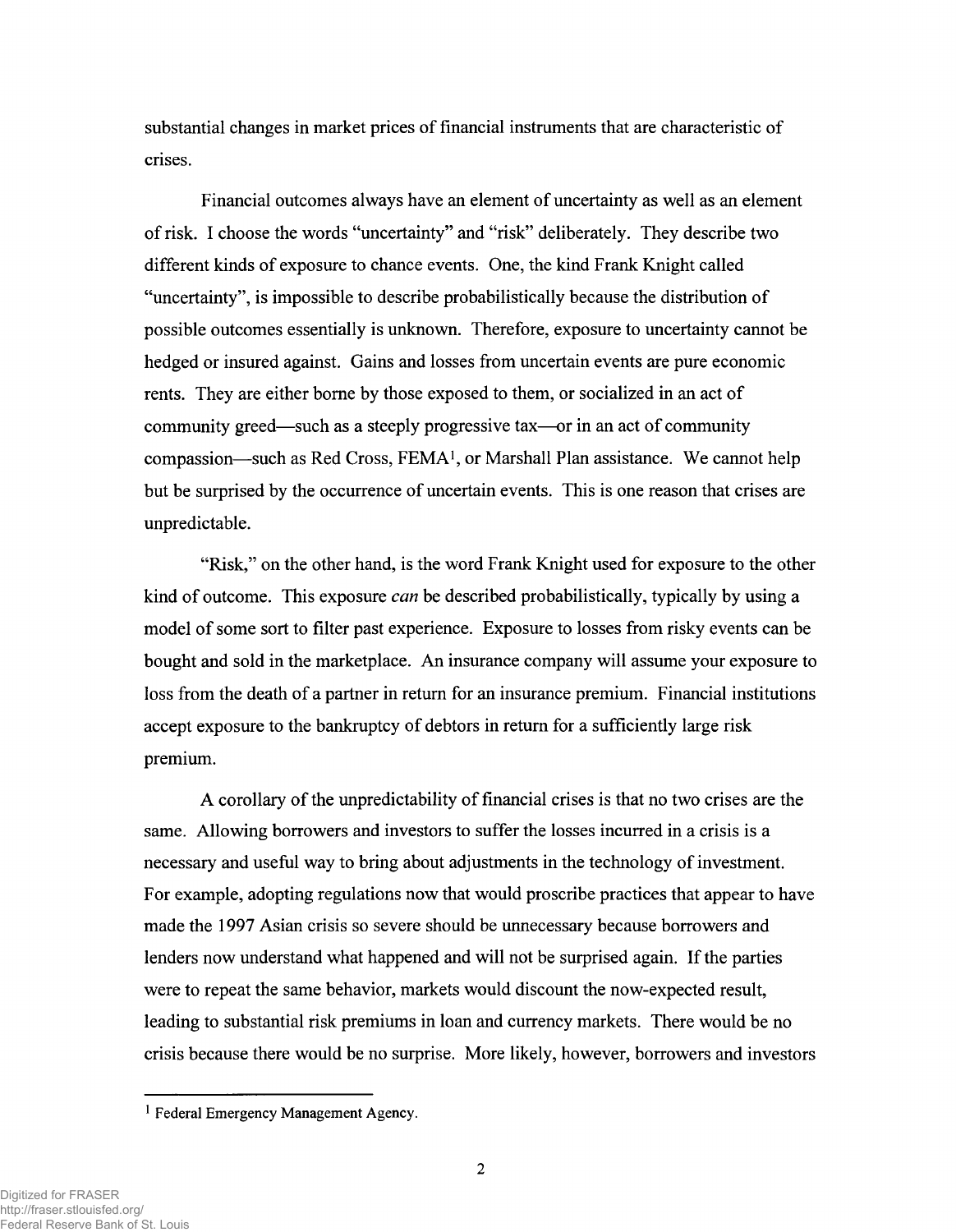would not repeat the behavior that brought them grief the last time. Instead, faced with markets that extract more accurate premiums, they would adopt new practices—that is, innovations—some of which would work and some of which would not.

The general point is that lessons learned in a crisis lead to changes in behavior that prevent a repeat of the conditions that led to the crisis. The discipline exerted by global financial markets is beneficial in that it erodes local resistance to more efficient domestic markets. This is what the president of Korea had in mind when he said recently that there is a "silver lining" to the Asian currency crisis. The restructuring and reforming of the banking institutions now occurring in Asia will leave them better off. It would have taken much longer to implement these reforms without the "crisis atmosphere." As a result, these nations may soon have better credit risk analysis, better asset and liability management techniques, be less subject to politically connected bank lending, and develop both internal audit and external supervision that is essential to sound banking. 2

### Second*, financial crises typically result from risk mismanagement.*

The existence of risky situations is not a source of crises, for rational economic agents will have incorporated into their decision-making calculations about potential outcomes. Instead, crises come from new information that changes the calculations of many agents simultaneously, forcing them to re-evaluate their positions and adopt new strategies. The incidence of crises is not predictable because the occurrence of these changing probabilities is uncertain. Nonetheless, I believe that the phenomenon of crises is related, in part, to the way risk is managed, or, more precisely, mismanaged.

Risks can be redistributed across the world's population, but cannot be reduced or eliminated. Similar to a well-known principle of physics, risk cannot be eliminated, but

**<sup>2</sup> Or they may not. Suppose, instead, that these governments heed the advice of those who would throw more sand in the gears of cross-border financing to discourage susceptibility to capital flight. A turnaround tax on capital withdrawn within a few months or a year of entering a country is a popular suggestion. The approach might work, just as capital controls seem to have worked for most nations during and after WWII, but at the cost of a less efficient global allocation of capital. If regulation were to be part of the reform process, it would make more sense to remove regulations that discourage long-term capital flows than to add regulations that discourage short-term capital flows.**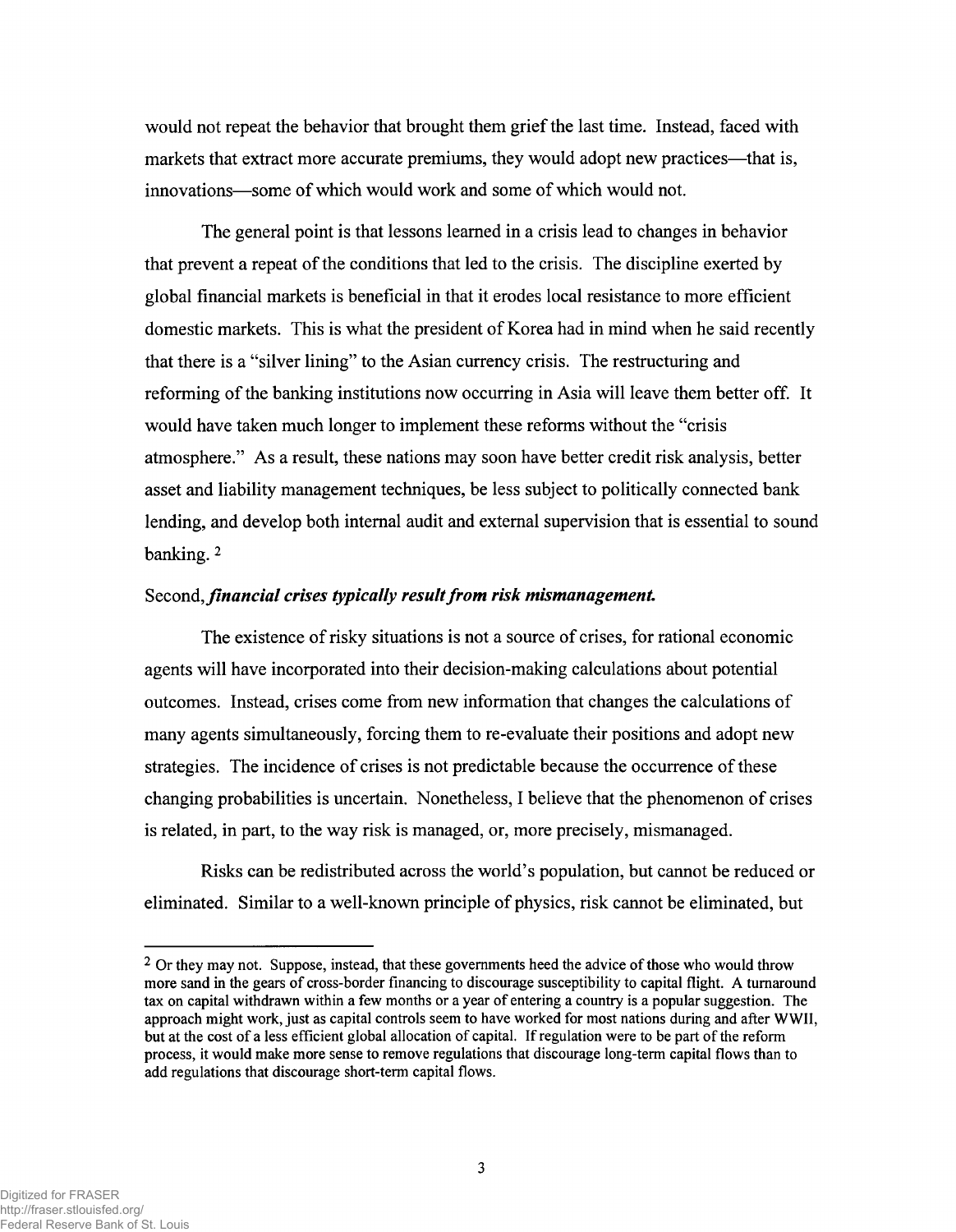only transferred from one party to another. In the examples I used earlier, exposure to loss from a partner's death can be shifted through an insurance company to a diversified set of policyholders. Exposure to loss from lending can be shifted through a bank and the FDIC to all insured depositors or general taxpayers. Exposure to exchange rate changes can be shifted to someone else through the organized exchanges or an over-the-counter transaction or by government to general taxpayers.

The important point is that while individual parties can take actions to reduce, minimize, or avoid their own risk exposure, they can do so only when another party is willing and able to bear such risks. This is where government behavior can become a problem. Usually, with the most sincere and honorable of intentions, governments seek to reduce, minimize, or eliminate the exposure to risk of some constituent.

A myriad of government intrusions in the marketplace—often in the form of controls or guarantees—have altered the incentives of participants to accept risk exposures in affected markets. The stated justification for regulation often is a contention that a market failure or imperfection is present. It is important to understand that the perceived failure or imperfection often was introduced by another government intrusion. In that circumstance, then, regulation or supervision is an effort to recreate the competitive situation that would have been present without the initial government involvement in the market.

Banking supervision is a prime example of this effort. One of the most familiar government intrusions into financial markets of this century has been a governmentsupplied guarantee called deposit insurance. Much of the regulation governing firms covered by deposit insurance is rationalized by the need to neutralize the moral hazard introduced by the insurance. The challenge always has been to construct government regulations that do not undermine the effectiveness of market regulation—the discipline that comes from having to compete.

# A third, **and broader point is that the prior presence of guarantees by government has been a common element underlying many episodes labeled "crises."**

Any guarantee provided to anyone by some level of government alters behavior of market participants. Most often, such guarantees are introduced as a well-intentioned

**4**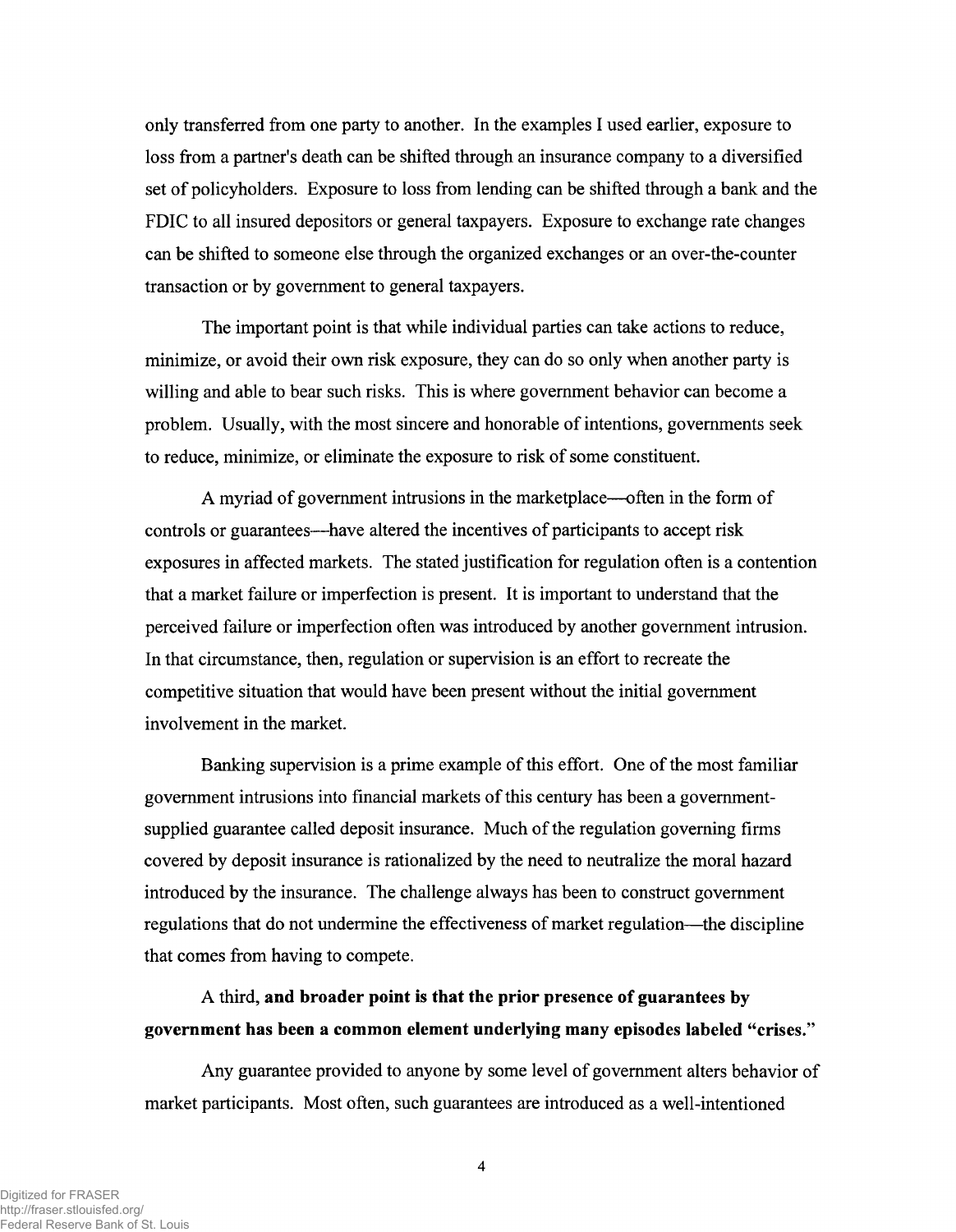effort to shelter someone from exposure to the costs of some type of risk. But, those costs and risks are real; as I mentioned earlier, they are not eliminated by the presence of government-supplied guarantees. They merely have been shifted to someone else, usually in a very diffused or opaque way.

When government offers guarantees, one of two possible problems is created. Because market participants engage in behavior that is conditioned on the existence of the guarantee, government has become a third contractual partner to any transaction or agreement. In so doing, government has caused someone else—often the general taxpayer—to bear a risk or cost, usually unknowingly. Then, when unforecastable events force government to make good on the guarantee, general taxpayers belatedly are informed that they must incur a wealth loss as a result of risk having been shifted to them without their prior knowledge and agreement. As long as economic agents are unable to fully internalize the potential costs of government promises, efficient financial markets are not complete.

The alternative problem is that withdrawal of a guarantee has the effect of breaking a contract, thereby imposing losses on someone. Abandoning an exchange rate peg is a good example of this breach of contract. Many of the events that have come to be labeled "financial crisis" or "banking crisis" involve the breaking of an explicit or implicit contract, or the withdrawal by government of the offer to make new contracts that is, to provide guarantees—for the future. Because past behavior was influenced by past guarantees, their withdrawal must be reflected in surprise adjustments of relative prices. If these price changes are large and occur within a short time interval, the event is labeled a crisis.

Exchange-rate crises of the early 1970s involved the withdrawal of the U. S. guarantee that foreign governments could exchange dollars for gold at a ratio of 35 to 1. Most exchange-rate crises since then have simply been reflections of unsustainable government promises to redeem their own fiat currency for a foreign currency at preannounced rates.

A related aspect of crises concerns the quality of a nation's legal and financial infrastructure. The surprise that triggers a crisis is some new piece of information about

**5**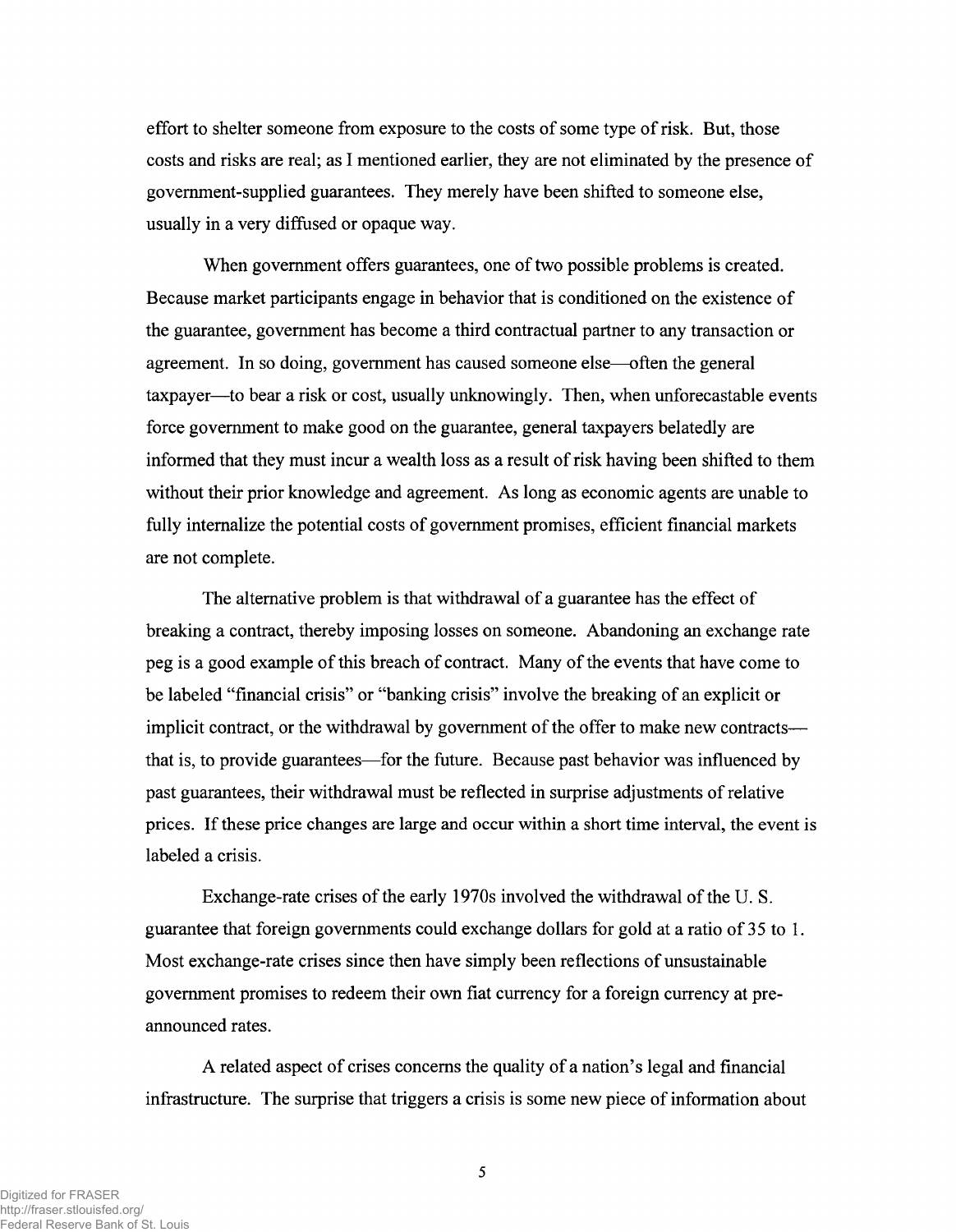the inability of debtors to meet the terms of financial contracts. Contracts are drawn up according to a nation's rules and regulations.<sup>3</sup> If those rules are lacking, unclear, or capable of manipulation, then the opportunity for surprise is greater than if the rules are clear and stable.

I don't mean to imply that all crises are purely domestic, for there is little point in trying to distinguish between an international crisis and a domestic crisis. In the context of late Twentieth century global capital markets, all financial markets have an international element. In fact, global financial asset portfolio managers can be thought of as a new class of voters—stateless citizens of the world, empowered to roam the globe casting votes for and against economic policies of the 200 or so nation-states. An emerging common and ultimately hopeful element of "crises"—Mexico in '94-95, Asia in '97, and maybe even some major industrialized countries in the future—is that various types of government guarantees and promises—on deposits, on foreign investments, on domestic pensions—may be on the "endangered species list" because so many are being revealed as impossible to honor. That is what the current political turmoil in Germany is all about. To the extent that global capital market vigilantes are becoming more effective in evaluating the true costs of national governments' promises, there should be less opportunity for big surprises to bring on financial crises.

## Fourth, *crises may originate in failed market innovations.*

The collapse of Long Term Capital Management last year raised questions about the relationship between financial innovations and crises. Innovations are tests of new ways of doing things. Some succeed, but, just as surely, others fail. Innovation is bound to bring profits to some and losses to others. That's the way the market system works. Governments of emerging market economies want to realize very high growth rates by introducing private enterprise. They don't plan on losses on investments, but they will have them. Unfortunately, government authorities in these countries often take actions—

**<sup>3</sup> An interesting exception has been proposed by Howell E. Jackson in "The Selective Incorporation of Foreign Legal Systems to Promote Nepal as an International Financial Services Center" forthcoming in an Oxford University Press symposium volume on regulatory reform. His suggestion is that firms be permitted to establish operations in Nepal if they agree to abide by their home countries' regulations and submit their Nepalese operations to their home countries' supervision.**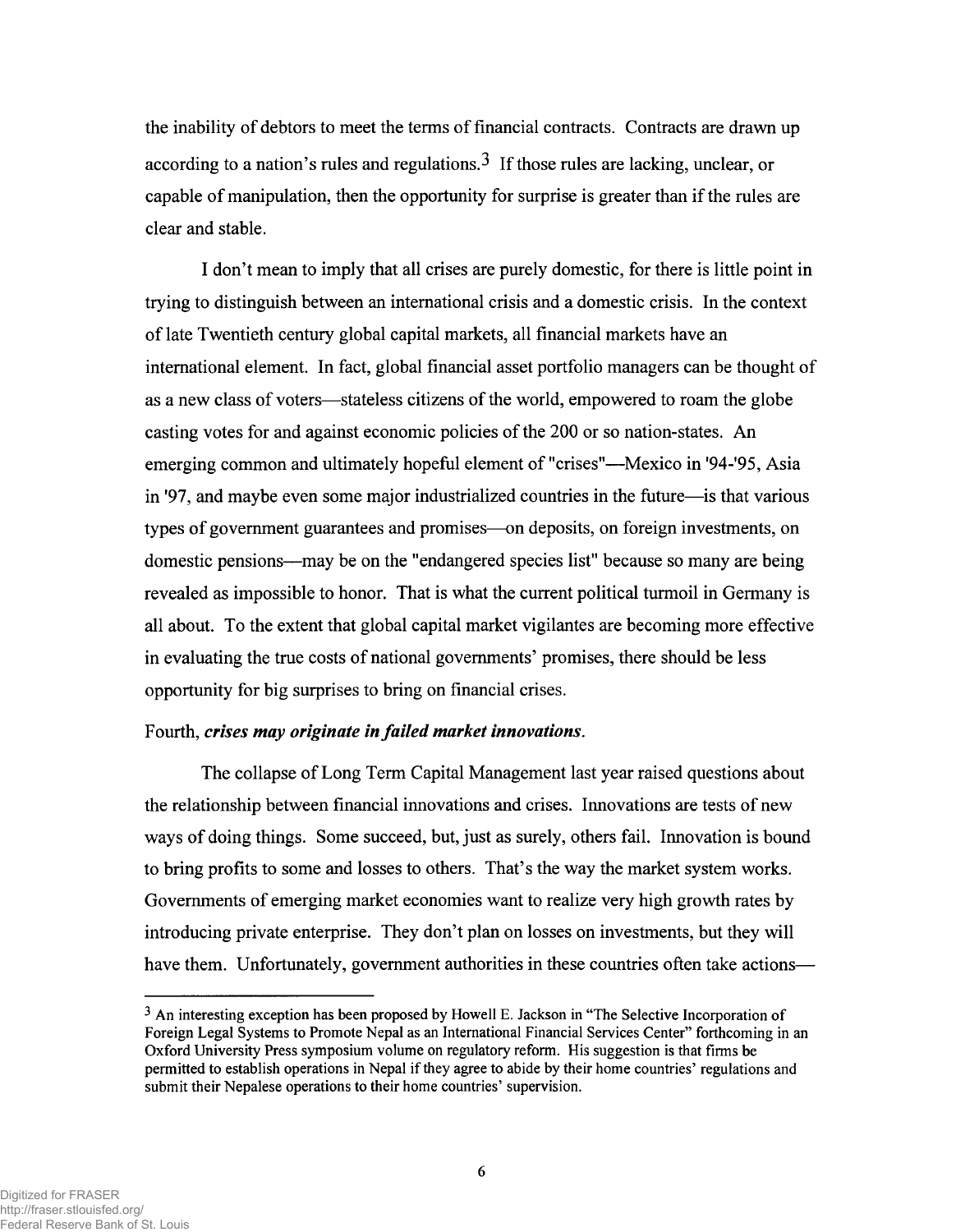with the best of intentions—designed to eliminate or minimize losses or risks to investors, especially foreign investors. This distorts the evolution of their market economies.

In the case of hedge funds, massive doses of computer technology are combined with finance theory and on-line, real-time global information gathering to exploit perceived anomalies in the prices of related financial instruments. This is a valuable role to play in perfecting markets, and it can be a very profitable role if all goes according to plan. However, as we have seen in a few cases, it can be a very unprofitable role if market prices do not move toward the assumed past relationships. The resulting losses can be multiplied manyfold to the extent such funds are leveraged. As long as there is uncertainty about market relationships, surprises are capable of inflicting big losses perhaps big enough to be called crises.

Often, what gets missed in considering new vehicles for risk bearing is that they are methods of redistributing risk. Far from increasing risk in the financial system, as some have thought, they in fact serve the primary purpose of unbundling risk into its components and, thus, allowing each type of risk to be managed separately. This allows for specialization in risk bearing, as particular types of risk can be transferred from one party, who is averse to that risk, to another party who is less averse to that risk. In this way, financial innovations lower the cost of bearing risk by transferring it to those most willing, and presumably able, to bear it. However, some financial innovations don't work and investors lose money. Rarely, the losses are big enough—Tulip mania comes to mind—to warrant the label "crisis."

### Fifth, *moral hazard is a real and serious problem.*

"All that's very well," you will say, "but haven't many market participants come away from the 1997 Asian crisis with an entirely different lesson?" Namely, "Don't worry, 'cause the IMF or someone else will pull our chestnuts out of the fire next time just as they did last time." Not only are financial rescues likely to impede effective reforms, but they may also induce back-sliding by encouraging an inattention to risk, which will make the next crisis worse than the last one and thus induce more pernicious moral hazard through even stronger rescue efforts. Notice that moral hazard involves the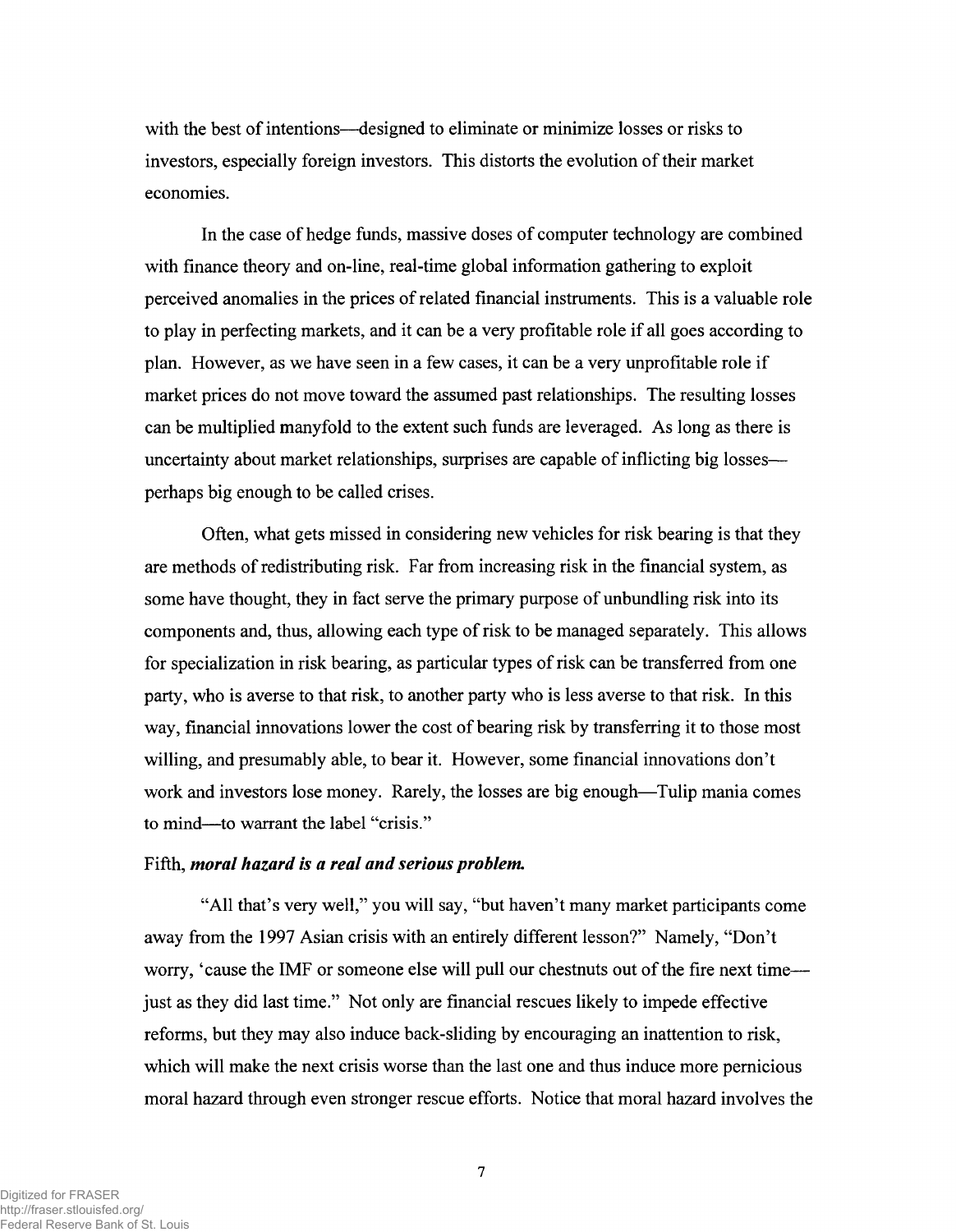intervention in the market by a government-type authority that relieves certain market participants of a risk exposure by assuming that exposure itself—that is, on behalf of the general taxpayer. Especially in cases where the risk transfer is only implicit, a big danger is that the authority fails to create a supervisory mechanism to manage or control the risk it has assumed. At least the current U.S. deposit insurance and lender-of-last-resort institutions maintain an active supervisory presence in the banking system. Without a supervisory presence, rescue efforts may promise relief in the short run, but will be incapable of keeping that promise in the long run.

One approach to reducing the perceived need for government agencies to mount rescue operations is to strengthen private market facilities for monitoring and dealing constructively with potential crisis situations. I'll mention just two examples of proposals that have been getting attention. One would improve the transparency of the financial positions of debtors through more consistent and thorough financial disclosure. Creditors could then derive earlier warnings of trouble and force actions to limit losses. Greater transparency is a desirable feature of efficient financial markets in its own right. It is not clear that it would do much good in preventing the kinds of surprises that trigger financial crises; however, it might aid in crisis resolution.

Another approach would include "collective action clauses" or other such provisions in debt contracts that would facilitate action by private creditors to reschedule, restate, or otherwise resolve situations in which debtors need relief. Especially with a growing share of credit going directly to private firms rather than through sovereign borrowers, creditors should be better equipped to protect their own interests without the intervention of a government or international agency.

Of course, arming private investors will not provide an incentive for them to use new provisions as long as government agencies appear willing to intervene and achieve settlements on more favorable terms than produced by private negotiations. Given that a "just say no" intervention policy is politically difficult, judgment must be exercised in drawing the line between productive and unproductive intervention.

Critical to any successful reform is a reduction or elimination of uncertainty arising from official responses to international market disruptions. Governments and

8